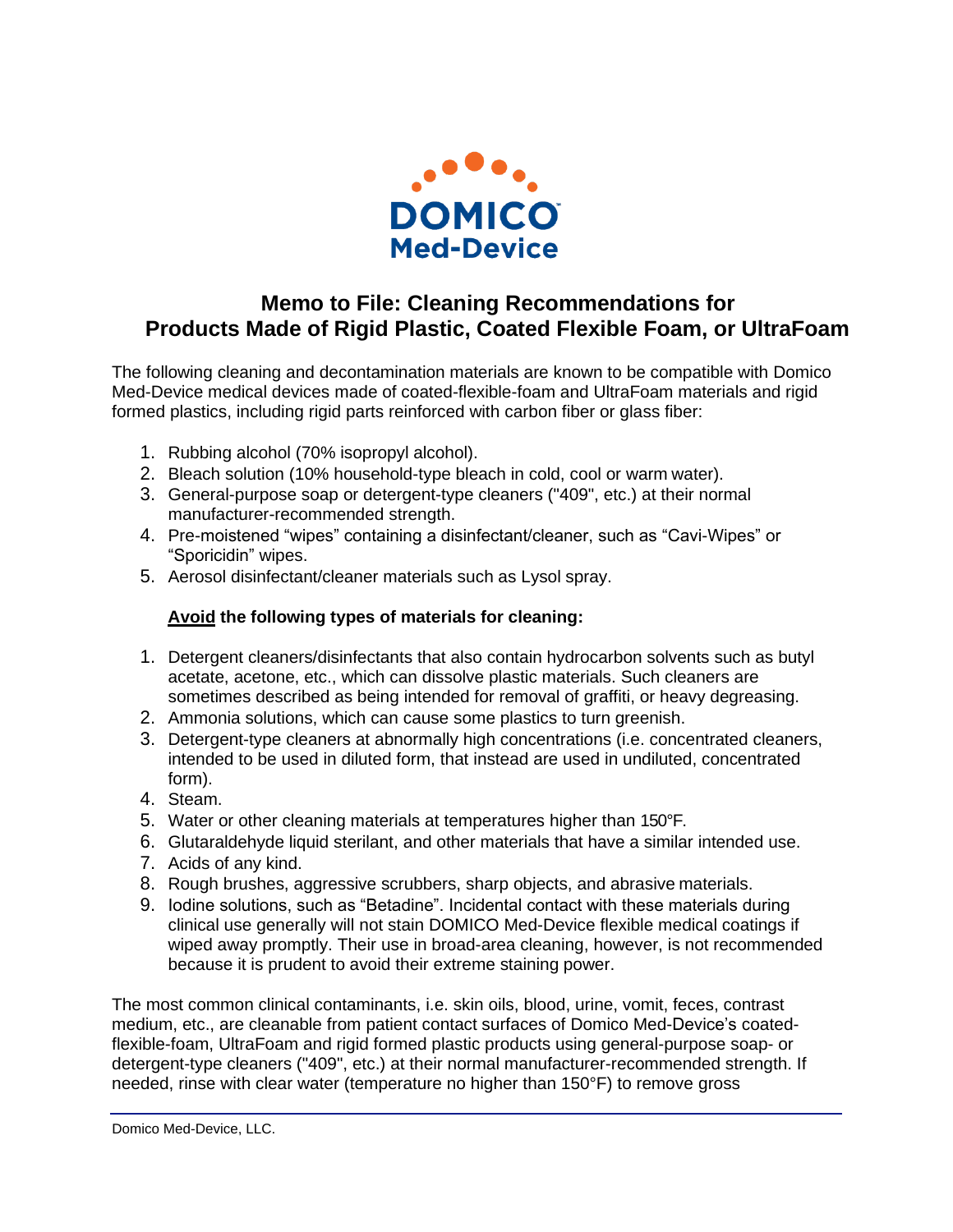contamination before applying the cleaner. Dried contamination may need to be kept moist for an extended period to re-hydrate the contaminant material before cleaning.

Avoid vigorous scrubbing, stiff brushes, sharp objects such as knives and scrapers, abrasive cleansers, abrasive pads, steel wool, and similar cleaning methods that are capable of causing mechanical damage. Whenever possible, vomit and other aggressive contaminants should be wiped or washed off surfaces promptly so as to minimize the likelihood of permanent chemicalattack effects.

The simplest way to evaluate cleaning materials is to review their Material Safety Data Sheet to see if they are safe for incidental skin contact, safe for use on plastic surfaces, and nonflammable. Cleaning materials that are safe for incidental skin contact and are non-flammable, and do not have a label warning that they are not recommended for use on plastic materials, usually will be safe and effective.

Note however that the user is always responsible for carefully testing the cleaning material and method on a small non-critical area of the part to verify its suitability and effectiveness.

## Note also that such cleaning materials must be used at a concentration no stronger than the manufacturer's recommendation.

Dried residue of Betadine on flexible coating surfaces typically can be wiped off using rubbing alcohol. Never try to scrub off dried Betadine using water-based cleaners. The use of Betadine on rigid plastics or UltraFoam is never recommended.

The elastomeric coatings used on flexible foam parts by Domico Med-Device and other sources are made flexible by the addition of a special "plasticizer" during their original formulation. These plasticizers are generally able to withstand regular wipe-down cleaning with conventional detergent cleaning solutions in their manufacturer- recommended diluted form. However, plasticizers can be gradually "cleaned" out of the product if the cleaning materials are excessively concentrated or too hot, or if they contain solvents. Such plasticizer removal will gradually, permanently alter a foam coating's flexibility.

Product components based on textiles, i.e. straps, fabric-covered table pads, hook-and-loop fasteners, etc., generally are not intended for hospital-type automatic washing. The special characteristics of imaging-optimized fabrics and construction methods are not compatible with the high temperatures and extreme mechanical and chemical environment of such washing processes. Instead, contamination of such products should be removed by hand cleaning to retain the products' imaging performance.

A flexible foam or UltraFoam product that has a tear, puncture, cut or other breach of the coating material may be susceptible to penetration of either contaminants or contaminantcarrying cleaning fluids through that breach and into the product. Such fluid penetration also could occur through the pressure-equalization vent that must be incorporated into some types of flexible-coated-foam positioners. Such contaminants then might flow out of the product during subsequent use, resulting in contaminant contact with a patient, clinical personnel, equipment, etc. For this reason, Domico Med-Device recommends that coated foam products with breached coating, or UltraFoam products with a tear or penetration, should be taken out of service immediately and replaced.